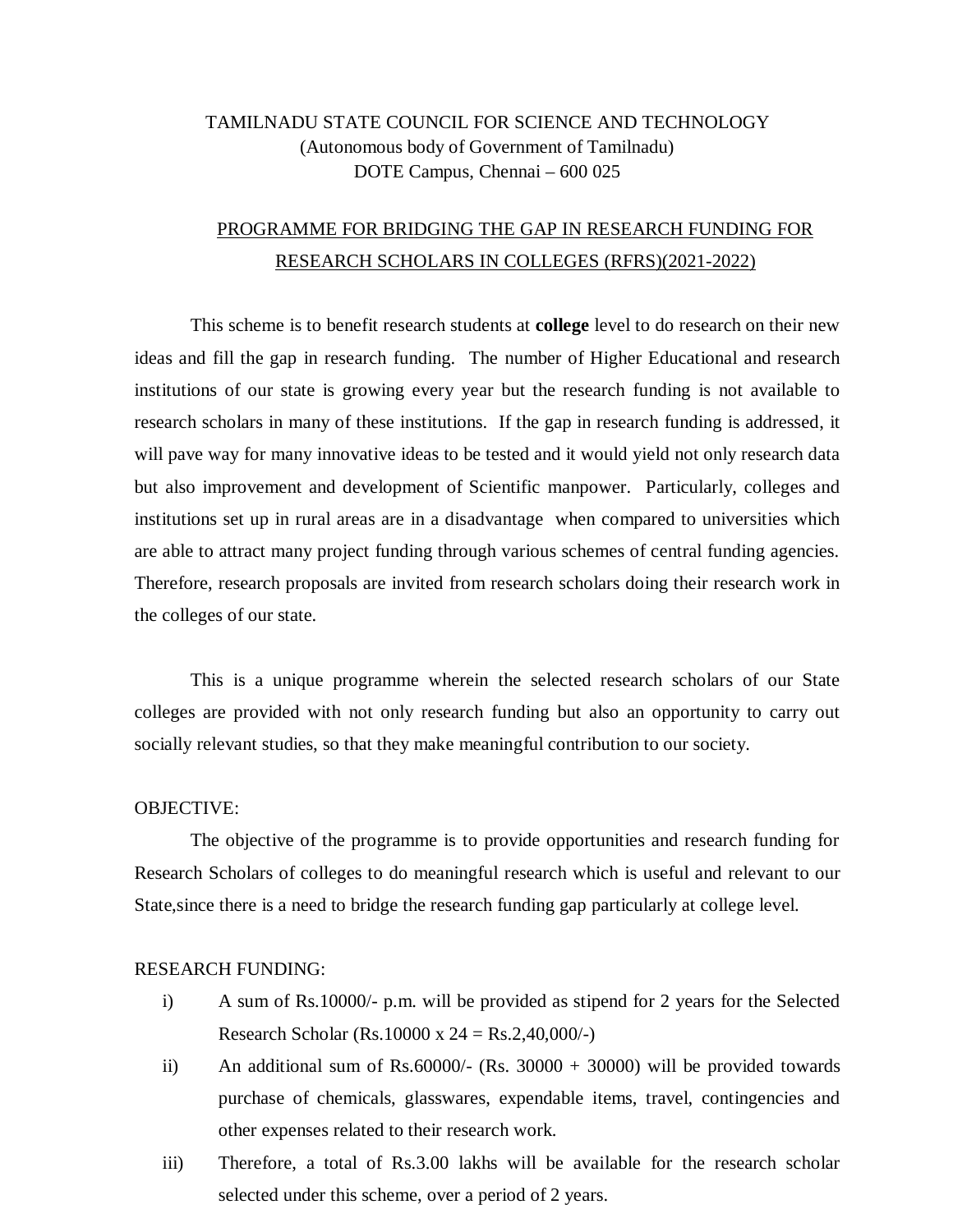## ELIGIBILITY:

- i) A masters degree in Science/Technology with consistently good academic record
- ii) Full time Research Scholars in all areas of Science and Technology already registered for their Ph.D in any of the recognised colleges of our state.
- iii) Atleast 2 research publications in reputed National/International journals.

## PROCEDURE FOR APPLICATION:

- i) Interested candidates fulfilling eligibility criteria prescribed can apply in the prescribed format through their college through proper channel
- ii) 5 copies of application along with relevant enclosures may be sent to **"The Member Secretary, Tamilnadu State Council for Science and Technology, DOTE Campus, Chennai -600 025"** on or before **18.03.2022.**

## SELECTION:

Proposals from research scholars in colleges of our State are invited especially in the areas of science and technology that are relevant to our State. These proposals will be evaluated by expert committee constituted for this programme. Suitable proposals recommended by the expert committee will be considered for funding. After approval of the Council, thegrant will be released to the concerned colleges.

## MEMBER SECRETARY

#### APPLICATION FORMAT (5 COPIES TO BE SUBMITTED)

- 1. Name and Institutional Address : of the Research Scholar (With Phone, Fax, E-mail etc)
- 2. Permanent /Residential address of the : candidate with phone, fax, email etc
- 3. Sex : Male / Female
- 4. Date of birth (Certificate may be enclosed) :
- 5. Nativity(Certificate may be enclosed) :
- 6. Broad area of Research : Agricultural Sciences/ Biological
	- (Choose only one) Sciences/ Chemical Sciences/ Environmental Sciences/ Engineering & Technology/ Mathematical Sciences/ Medical Sciences/ Physical Sciences/ Social Sciences/ Veterinary Sciences